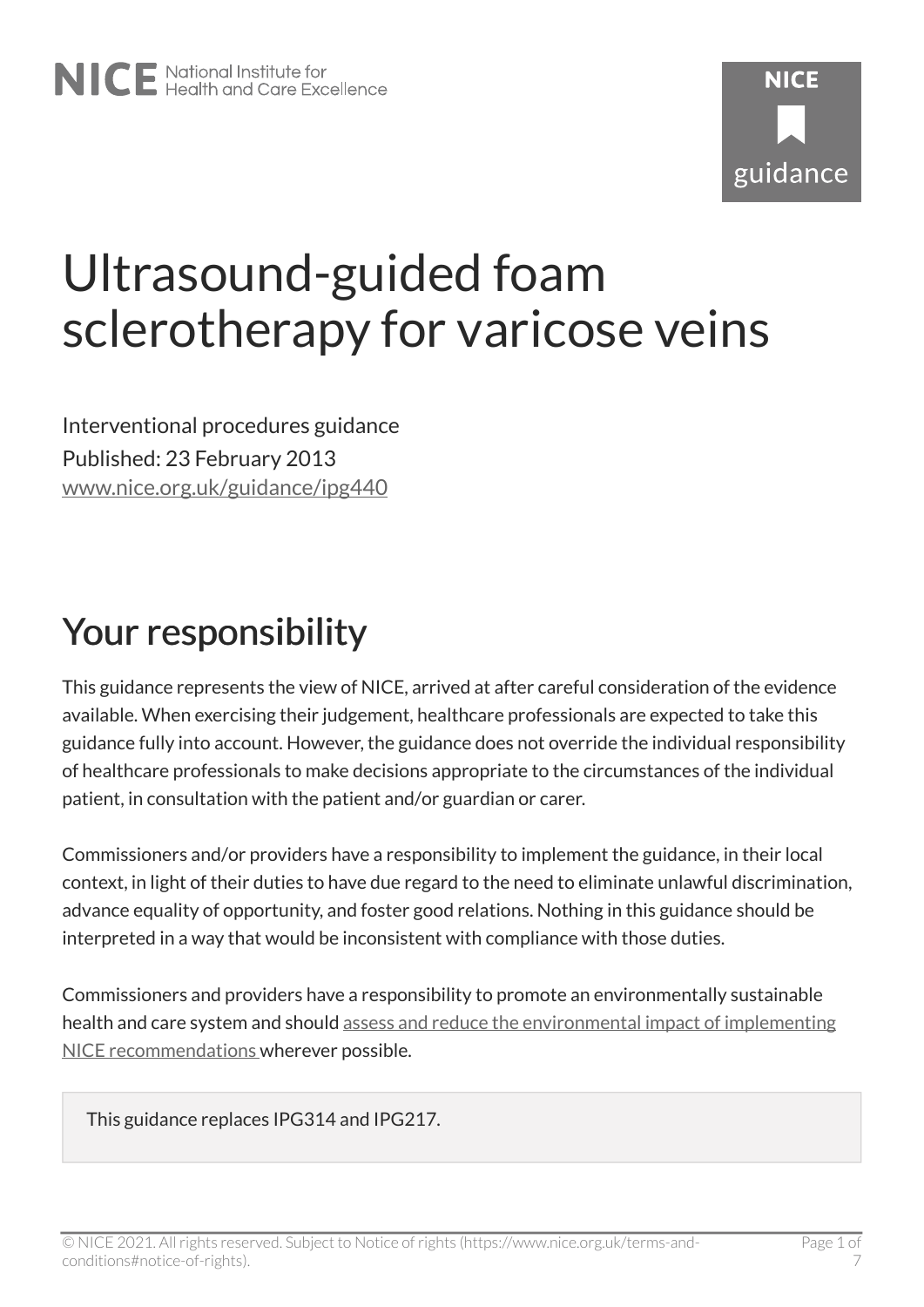# 1 Guidance

This document replaces previous guidance on ultrasound-guided foam sclerotherapy for varicose veins (interventional procedure guidance 314).

- 1.1 Current evidence on the efficacy of ultrasound-guided foam sclerotherapy for varicose veins is adequate. The evidence on safety is adequate, and provided that patients are warned of the small but significant risks of foam embolisation (see section 1.2), this procedure may be used with normal arrangements for clinical governance, consent and audit.
- 1.2 During the consent process, clinicians should inform patients that there are reports of temporary chest tightness, dry cough, headaches and visual disturbance, and rare but significant complications including myocardial infarction, seizures, transient ischaemic attacks and stroke.

# 2 The procedure

#### 2.1 Indications and current treatments

- 2.1.1 Varicose veins are enlarged tortuous veins with deficient valves. Venous insufficiency occurs when blood collects in them rather than being pumped back to the heart. Most people with varicose veins have no symptoms, but venous insufficiency may cause fatigue, heaviness, aching, throbbing, itching and cramps in the legs. Chronic venous insufficiency can lead to skin discolouration, inflammatory dermatitis and ulceration. Great saphenous vein insufficiency is the most common form of venous insufficiency in people presenting with symptoms.
- 2.1.2 Conservative methods such as compression hosiery (support stockings or tights) may help people with symptomatic varicose veins. If symptoms are severe the main treatment options include surgery (ligation and stripping of the great saphenous veins or ligation with or without stripping of the small saphenous veins, and phlebectomy), endovenous laser treatment and radiofrequency ablation.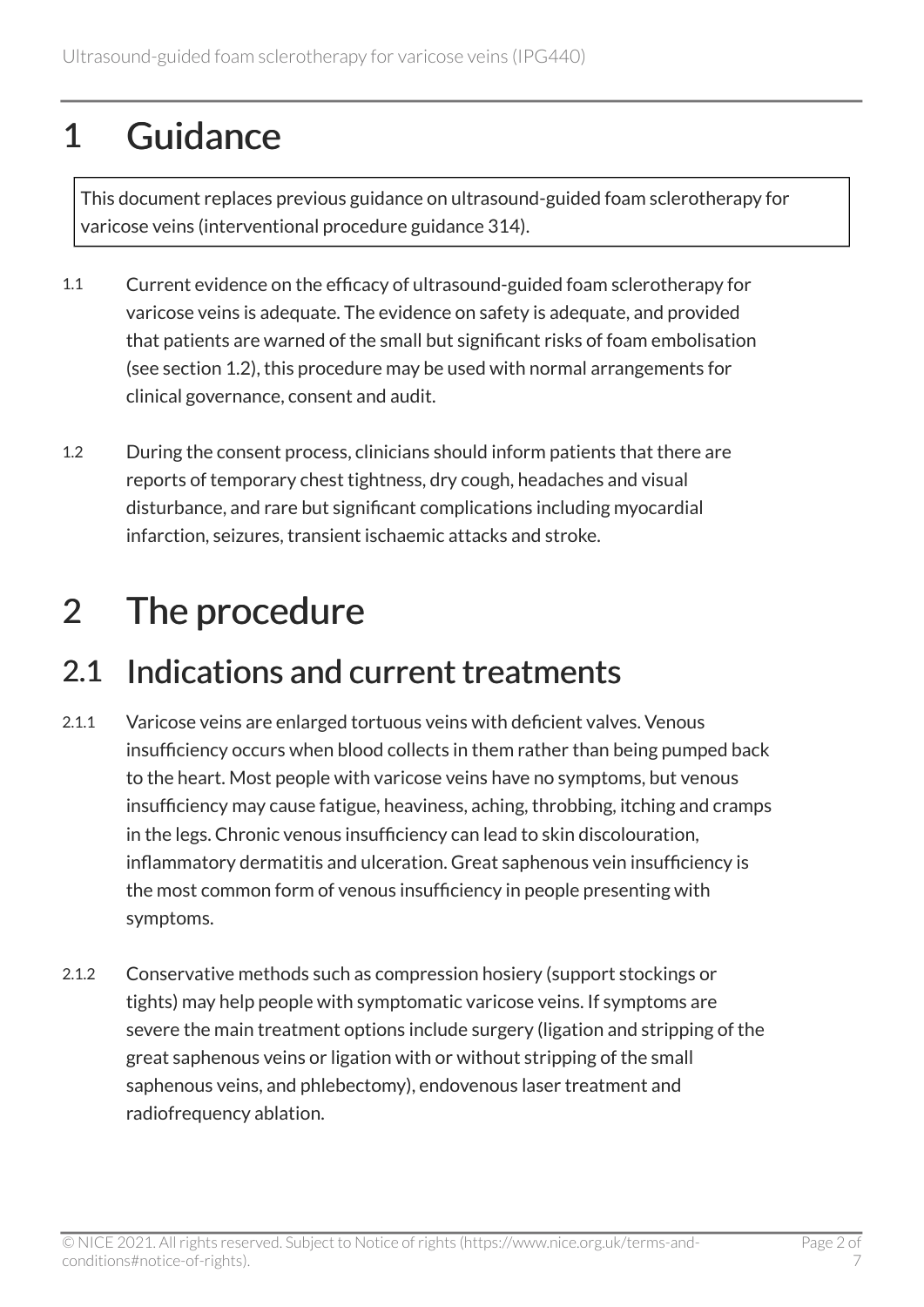#### 2.2 Outline of the procedure

- 2.2.1 The aim of ultrasound-guided foam sclerotherapy for varicose veins is to damage the endothelial surface of the vein causing scarring and leading to blockage of the treated varicose veins. Sclerosant, in the form of a foam, is intended to have good surface area contact with the vein walls.
- 2.2.2 The procedure may be carried out with local anaesthesia. Sclerosant foam is injected into the affected veins using ultrasound guidance. The foam causes an inflammatory reaction in the vein wall, blocking the vein. Compression bandages are applied after the procedure and are typically worn for between a week and a month.
- 2.2.3 More than 1 vein may be treated during the same session. If any vein is incompletely treated, further injections may be given in the same or subsequent sessions.

Sections 2.3 and 2.4 describe efficacy and safety outcomes from the published literature that the Committee considered as part of the evidence about this procedure. For more detailed information on the evidence, see the [overview](http://www.nice.org.uk/guidance/ipg440).

### 2.3 Efficacy

- 2.3.1 A randomised controlled trial (RCT) of 73 patients (82 legs), in which foam sclerotherapy plus saphenofemoral ligation (n=39) was compared with standard surgery (n=43), reported above-the-knee vein obliteration in 58% (19/33) of legs in patients treated in the foam plus saphenofemoral ligation group and 54% (14/26) of legs in patients treated by standard surgery alone at 5-year follow-up (p=0.19). Below-the-knee vein obliteration was reported in 24% (8/33) of legs in patients treated by foam plus saphenofemoral ligation and 39% (10/26) of legs in patients treated by standard surgery alone at 5-year follow-up (p=0.34).
- 2.3.2 A meta-analysis of 2 RCTs (included in a systematic review) with 340 patients reported that foam sclerotherapy was not significantly more efficacious (n=174) than liquid (n=166) in occluding the vein (relative risk [RR] 1.5; 95% confidence interval [CI] 0.6 to 3.6,  $I^2 = 95\%$ , indicating significant heterogeneity), with followup ranging from 1 to 10 years.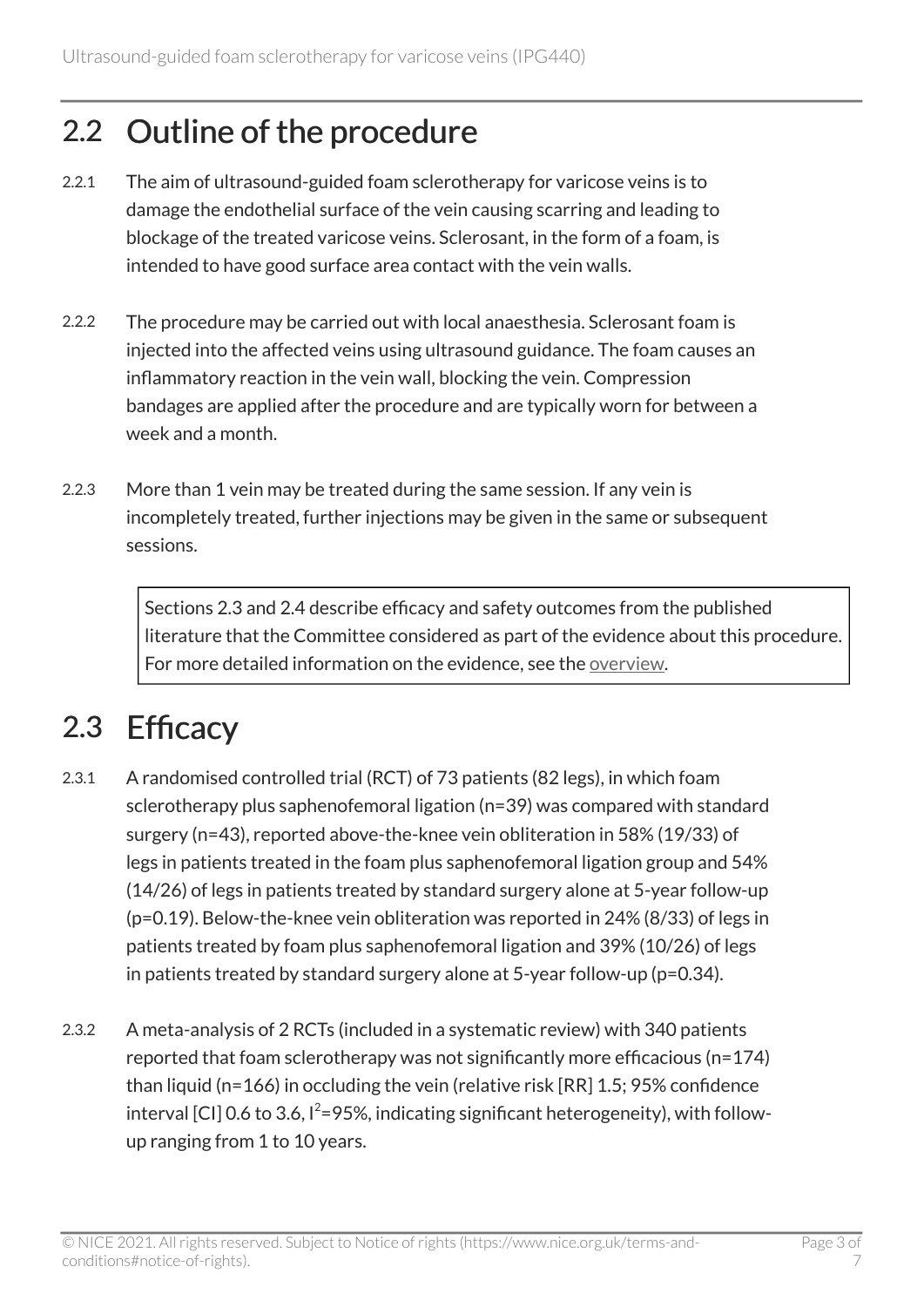- 2.3.3 In a case series of 146 patients (203 limbs), the clinical recurrence rate (reported in 23 patients) with significant venous symptoms (visible or palpable varices, aching, oedema or venous skin changes) was 4%, the clinical recurrence rate with minimal venous symptoms was 22%, and recurrence with no venous symptoms was 74% at 5-year follow-up.
- 2.3.4 In the RCT of 73 patients the median Venous Clinical Severity scores (graded from 0 [absent] to 3 [severe]; maximum score 30) decreased from 5 to 1 in patients treated by foam sclerotherapy plus saphenofemoral ligation and decreased from 5 to 3 in patients treated by surgery alone at 5-year follow-up (p=0.35 between groups; p values for change within groups not reported).
- 2.3.5 The RCT of 73 patients reported that the median Aberdeen Varicose Vein Questionnaire scores (range 0–100, with higher scores indicating more severe effects) decreased from 12 at baseline to 7 in patients treated by foam sclerotherapy plus saphenofemoral ligation, and from 16 at baseline to 6 in patients treated by surgery. The difference between the groups was statistically significant but not considered 'clinically significant' at 5-year follow-up (p=0.02).
- 2.3.6 The Specialist Advisers listed additional key efficacy outcomes as mobility and recurrence of leg ulceration.

### 2.4 Safety

- 2.4.1 Stroke was reported in a case report of 3 patients, all of whom were subsequently diagnosed with a patent foramen ovale. In 1 patient treated by foam sclerotherapy and ambulatory phlebectomy, middle cerebral arterial bubbles were detected immediately after the procedure (treated with tissue plasminogen activator), and in the other 2 patients middle cerebral arterial ischaemic change was confirmed (1 day after the procedure in 1 patient and 2 days after the procedure in the other patient). All 3 patients recovered completely with no further neurological or thrombotic events reported at follow-up ranging from 3 months to 2 years. A transient ischaemic attack after injection was reported in 1 patient in a case series of 1025 patients. Complete clinical recovery occurred in 30 minutes.
- 2.4.2 Myocardial infarction was reported in 1 patient 30 minutes after injection (unpublished report included in the systematic review; no further details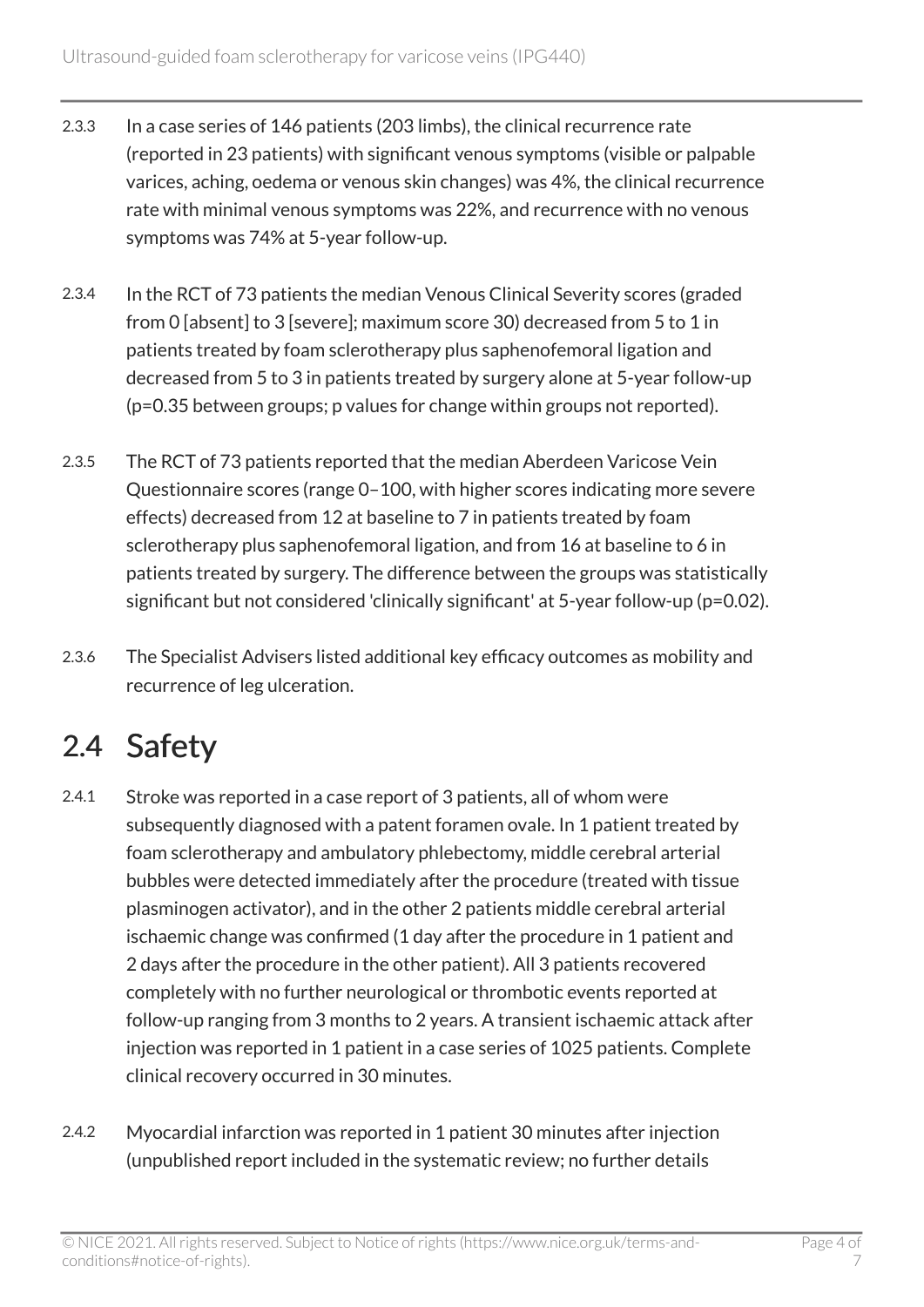available).

- 2.4.3 A grand mal epileptic seizure was reported in 1 patient 40 minutes after injection (based on an unpublished report included in the systematic review; no further details available).
- 2.4.4 Bubble embolisation was reported in 73% (60/82) of patients in a case series of 82 patients with right-to-left shunts. 'Most' bubbles were detected within 15 minutes of the foam injection and no new neurological symptoms were detected at follow-up (assessed at 1, 7 and/or 28 days).
- 2.4.5 Transient visual disturbance was reported in 5 patients, during or shortly after treatment, in a case series of 977 patients treated by foam sclerotherapy.
- 2.4.6 Headache was reported in 3 patients immediately after the procedure in the case series of 977 patients (resolved in 24 hours after treatment by analgesia).
- 2.4.7 Pulmonary embolism (treated by an anticoagulant) was reported in 1 patient in the case series of 977 patients 5 weeks after the procedure.
- 2.4.8 Thrombophlebitis was reported in 7% (17/230) of patients treated by foam sclerotherapy within 1 week of the procedure compared with 0% of 200 patients treated by surgery in an RCT of 430 patients (p<0.001).
- 2.4.9 Skin pigmentation was reported in 6% (12/213) of patients treated by foam sclerotherapy compared with 1% (2/177) of patients treated by surgery in the RCT of 430 patients at 2-year follow-up.
- 2.4.10 Complications including coughing, chest tightness/heaviness, panic attack, malaise and vasovagal fainting occurred at a rate of 0–3% across the studies in the systematic review (follow-up ranged between 1 month and 5 years).
- 2.4.11 The Specialist Advisers listed an additional theoretical adverse event to be extravasation.

### 3 Further information

3.1 For related NICE guidance see our [website](http://www.nice.org.uk/).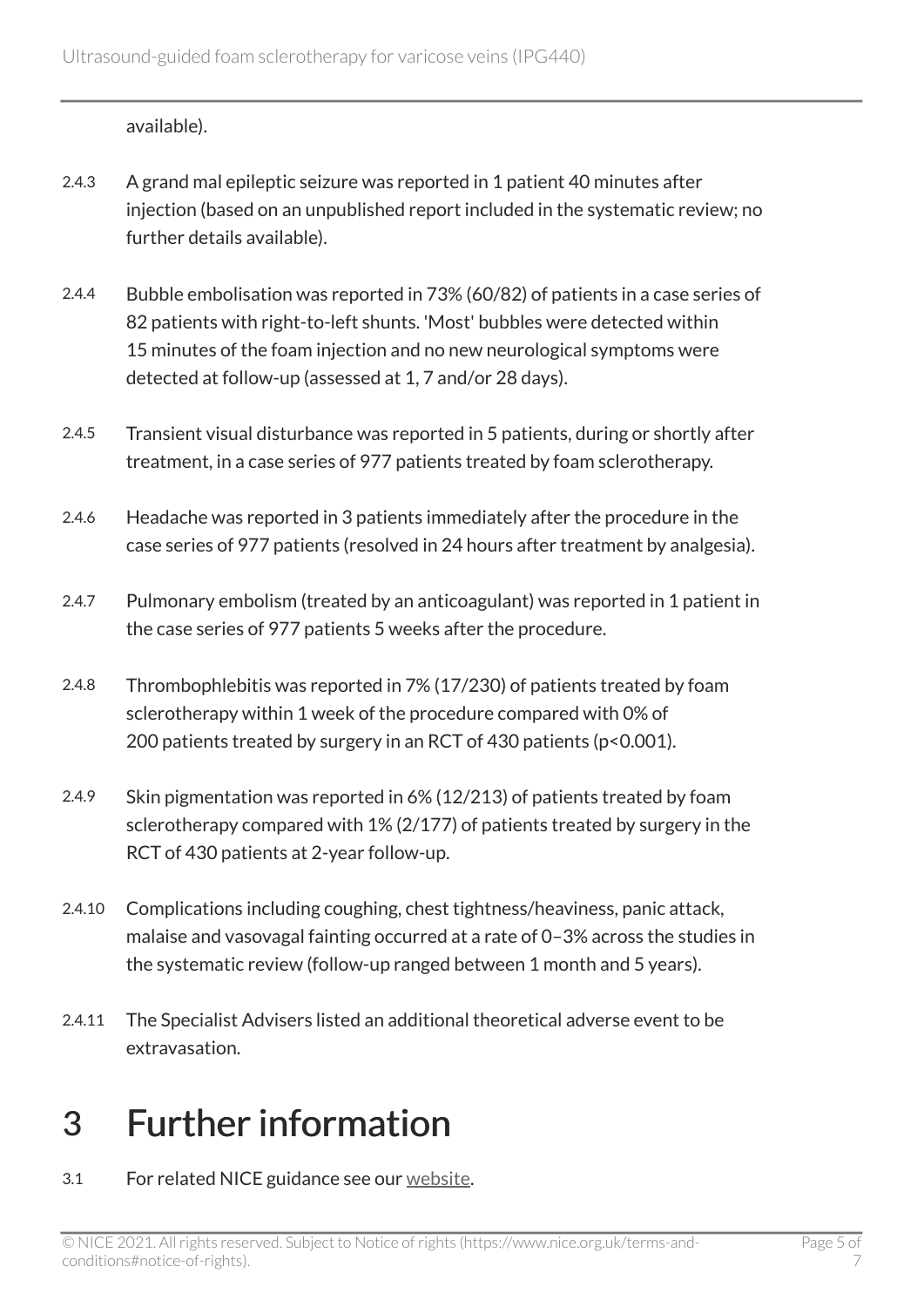#### Information for patients

NICE has produced information on this procedure for patients and carers [\(Information for the](http://www.nice.org.uk/guidance/ipg440/informationforpublic)  [public\)](http://www.nice.org.uk/guidance/ipg440/informationforpublic). It explains the nature of the procedure and the guidance issued by NICE, and has been written with patient consent in mind.

# About this guidance

NICE interventional procedure guidance makes recommendations on the safety and efficacy of the procedure. It does not cover whether or not the NHS should fund a procedure. Funding decisions are taken by local NHS bodies after considering the clinical effectiveness of the procedure and whether it represents value for money for the NHS. It is for healthcare professionals and people using the NHS in England, Wales, Scotland and Northern Ireland, and is endorsed by Healthcare Improvement Scotland for implementation by NHSScotland.

This guidance was developed using the NICE [interventional procedures guidance process](http://www.nice.org.uk/about/what-we-do/our-programmes/nice-guidance/nice-interventional-procedures-guidance).

It updates and replaces NICE interventional procedure guidance 314.

We have produced a [summary of this guidance for patients and carers.](http://www.nice.org.uk/guidance/ipg440/informationforpublic) Tools to help you put the guidance into practice and information about the evidence it is based on are also [available](http://www.nice.org.uk/guidance/ipg440).

#### Your responsibility

This guidance represents the views of NICE and was arrived at after careful consideration of the available evidence. Healthcare professionals are expected to take it fully into account when exercising their clinical judgement. This guidance does not, however, override the individual responsibility of healthcare professionals to make appropriate decisions in the circumstances of the individual patient, in consultation with the patient and/or guardian or carer.

Implementation of this guidance is the responsibility of local commissioners and/or providers. Commissioners and providers are reminded that it is their responsibility to implement the guidance, in their local context, in light of their duties to have due regard to the need to eliminate unlawful discrimination, advance equality of opportunity and foster good relations. Nothing in this guidance should be interpreted in a way that would be inconsistent with compliance with those duties.

#### Copyright

© National Institute for Health and Clinical Excellence 2013. All rights reserved. NICE copyright